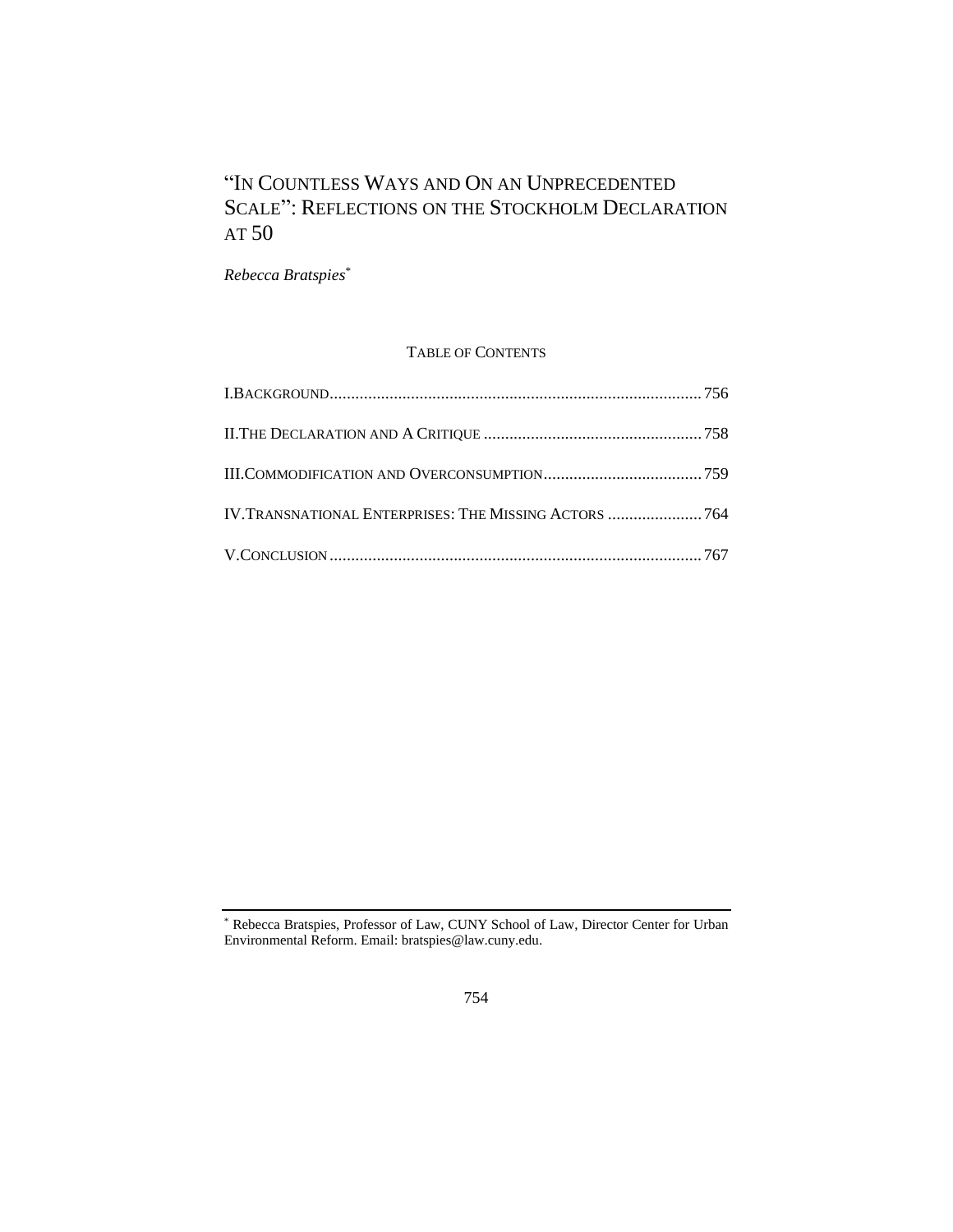<span id="page-1-0"></span>In 2022, the Stockholm Declaration will be 50 years old.<sup>1</sup> Mid-life is a good time for stocktaking; for reflection and analysis. This article will begin with an overview of the many well-known successes that followed from the 1972 United Nations Conference on the Human Environment. <sup>2</sup> But like any other reflection, the article elucidates two major omissions in the Stockholm proceedings and its progeny. <sup>3</sup> The first such omission grows from lack of focus on reducing overconsumption in the very anthropocentric Stockholm Conference on the Human Environment, and the ensuing Stockholm Declaration. The second omission emerged from the unrelenting focus on states, rather than all "organs of society"<sup>4</sup> as the actors of concern for international environmental law. The article then shows how these two major omissions at Stockholm produced an international environmental framework unable to "see" environmental integrity as an independent imperative for international law, and in the process limited international law's ability to

<sup>4</sup> The Preamble to the Universal Declaration of Human Rights proclaims that:

[E]very individual and every organ of society . . . shall strive by teaching and education to promote respect for these rights and freedoms and by progressive measures, national and international, to secure their universal and effective recognition and observance, both among the peoples of Member States themselves and among the peoples of territories under their jurisdiction.

<sup>1</sup> U.N. Conference on the Human Environment, *Declaration of the United Nations Conference on the Human Environment*, U.N. Doc. A/CONF.48/14 (June 16, 1972) (hereafter Stockholm Declaration); *see also* G.A. Res. 2994 (XXVII) (Dec. 15, 1972).

<sup>2</sup> The UN authorized the conference in G.A. Res. 2398 (XXIII) (Dec. 3, 1968).

<sup>&</sup>lt;sup>3</sup> Because this article has a lot of criticism in it, I want to start with a brief story to put that critique in context. My child is a 10<sup>th</sup> grade student. In New York City's public schools, the 10<sup>th</sup> grade history and English curriculum is built around the Universal Declaration of Human Rights (UDHR). G.A. Res. 217 (III) A, Universal Declaration of Human Rights, (Dec. 10, 1948). According to my child, the class spent the first month of school "dunking" on the UDHR—criticizing it and pointing out its weaknesses. While critique is an important process, to focus only on critique as these  $10<sup>th</sup>$  graders seem to be doing, rather misses the point. The UDHR was revolutionary—it redefined and limited the contours of state sovereignty in previously unfathomable ways. Specifically, the UDHR established that the "domestic affairs" of nations did not include the state power to abuse, torture, and kill residents, and that people –just by existing—had certain rights that the sovereign could not abridge. And, perhaps just as significantly, that it was the business of the world to pay attention. Of course, the UDHR has a multitude of flaws. But to focus on the flaws and miss that core transformative moment seems misguided (though explaining this on a subway ride into school did not go over well . . .). That is the spirit in which this article approaches the Stockholm Declaration. Please read this critique of its limits and shortcomings in a context that acknowledges its powerful import.

G.A. Res. 217 (III), *supra* note 3, at 3; *See generally* Rebecca Bratspies, *Organs of Society: A Plea for Human Rights Accountability for Transnational Enterprises and Other Business Entities*, 13 MICH. ST.J. INT'L L. 9 (2005).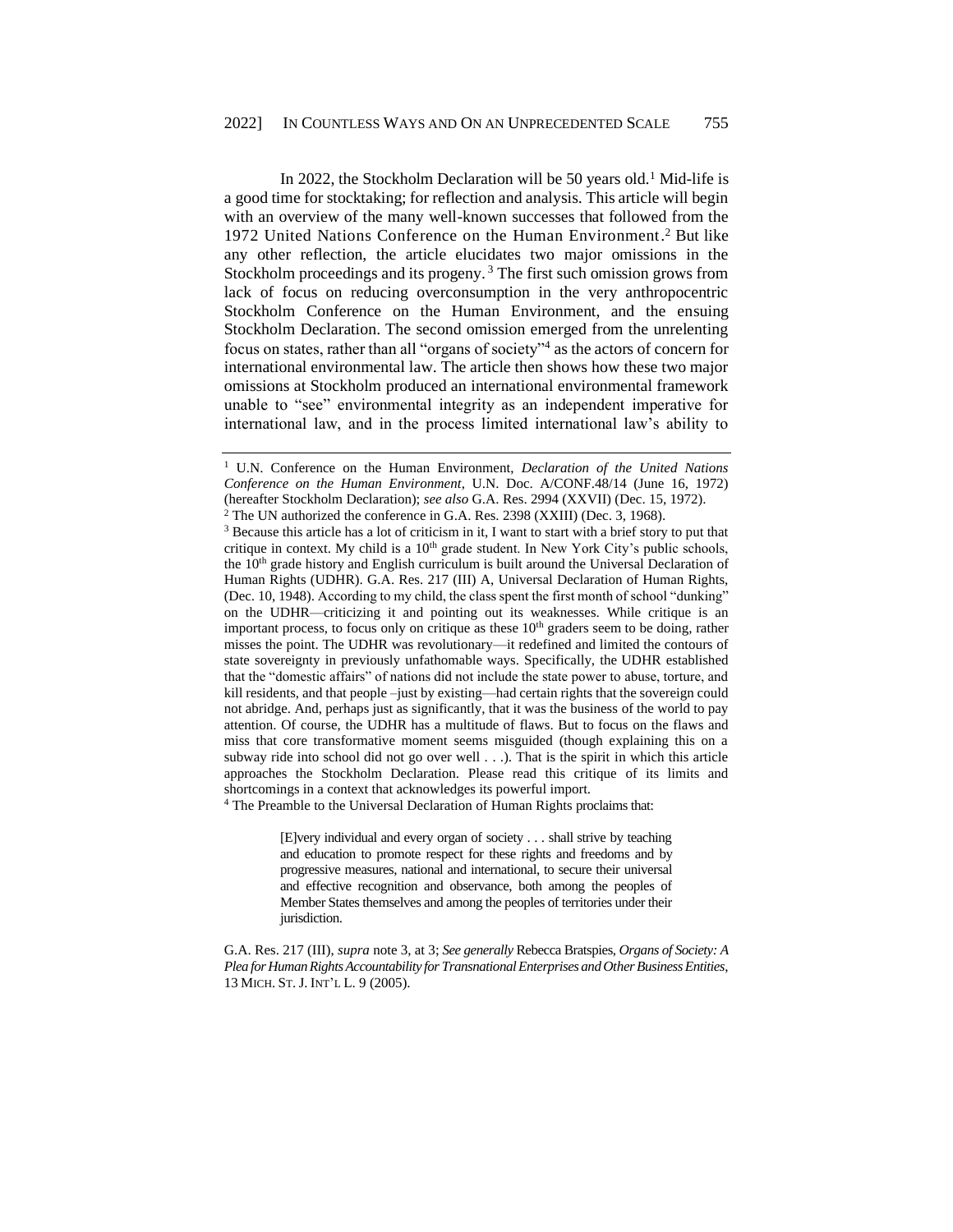respond to systemic environmental problems like climate change, species extinction, and/or the rights of environmental defenders.

## I. BACKGROUND

<span id="page-2-0"></span>The United Nations Conference on the Human Environment held in Stockholm, Sweden in June 1972 was in many ways a transformative moment for international law. It launched the first salvo in what has become a multi-decade struggle to facilitate the international cooperation necessary to keep the Earth as a livable planet.<sup>5</sup>

When 113 nations gathered in Stockholm in 1972, the world was a very different place. The human population was half its current level,<sup>6</sup> the atmospheric carbon concentration was roughly 326 ppm,<sup>7</sup> and animal populations were nearly 70% less vulnerable.<sup>8</sup> The Vietnam war was raging as a proxy war between the United States and the USSR,<sup>9</sup> East and West Germany were on the cusp of being admitted simultaneously in to the  $UN<sub>10</sub>$ <sup>10</sup> Bangladesh was a newly sovereign state,<sup>11</sup> Rhodesia and South Africa were ruled by minority white governments,<sup>12</sup> and the People's Republic of China just reclaimed China's UN seat, ousting the Republic of China (Taiwan).<sup>13</sup>

Despite many political hurdles,<sup>14</sup> the delegates gathered at Stockholm managed to create a consensus around an "inspirational, informative, and

<sup>13</sup> G.A. Res. 2758 (XXVI) (Oct. 25 1971).

<sup>14</sup> The Soviet Union boycotted the conference, and many developing nations initially assumed that "developed nations were using environmental doomsday predictions as a

<sup>5</sup> The Stockholm Conference resulted in the plan to convene a second conference which became the Earth Summit, held in Rio de Janeiro in 1992. Stockholm Declaration, *supra*  note 1, at IV.4(I); *see also* G.A. Res. 2994 (XXVII), *supra* note 1, ¶ 5. *See also* U.N. Conference on Environment and Development, *Rio Declaration on Environment and Development*, U.N. Doc. A/CONF.151/26/Rev.1 (Vol. I), annex I (Aug. 12, 1992).

<sup>6</sup> World Population by Year, WORLDOMETER [https://www.worldometers.info/world](https://www.worldometers.info/world-population/world-population-by-year/)[population/world-population-by-year/](https://www.worldometers.info/world-population/world-population-by-year/) (last visited Feb. 15, 2022).

<sup>7</sup> The atmospheric concentration of carbon is currently 416 ppm. Ian Tiseo, *Historic Average Carbon Dioxide (CO2) Levels in the Atmosphere Worldwide from 1959 to 2020 (in parts per million)*, STATISTA (Jan. 27, 2022) https://www.statista.com/statistics/1091926/atmospheric-concentration-of-co2-historic/.

<sup>8</sup> INGER ANDERSON, ET AL., THE LIVING PLANET REPORT 2020: BENDING THE CURVE F BIODIVERSITY LOSS, 16 (Rosamunde Almond et al. eds. 2020).

<sup>9</sup> *See generally* BERNARD FALL, THE TWO VIETNAMS: A POLITICAL AND MILITARY ANALYSIS (2d ed. 1963).

<sup>&</sup>lt;sup>10</sup> U.N. S.C., Practice Relative to Recommendations to the General Assembly Regarding Membership in the United Nations, Repertoire of S.C. Practices at 73 (1972-1974).

<sup>11</sup> *Bangladesh Celebrates 50 Years of Independence,* BBC (Mar. 26, 2021) https://www.bbc.co.uk/newsround/56511514 (stating that Bangladesh Proclamation of Independence was on the 26th day of March, 1971); The Constitution of the People's Republic of Bangladesh, Act No. of 1972).

<sup>12</sup> *Issue on Southern Rhodesia*, 2 Decolonization 5, at 3 (July 1975).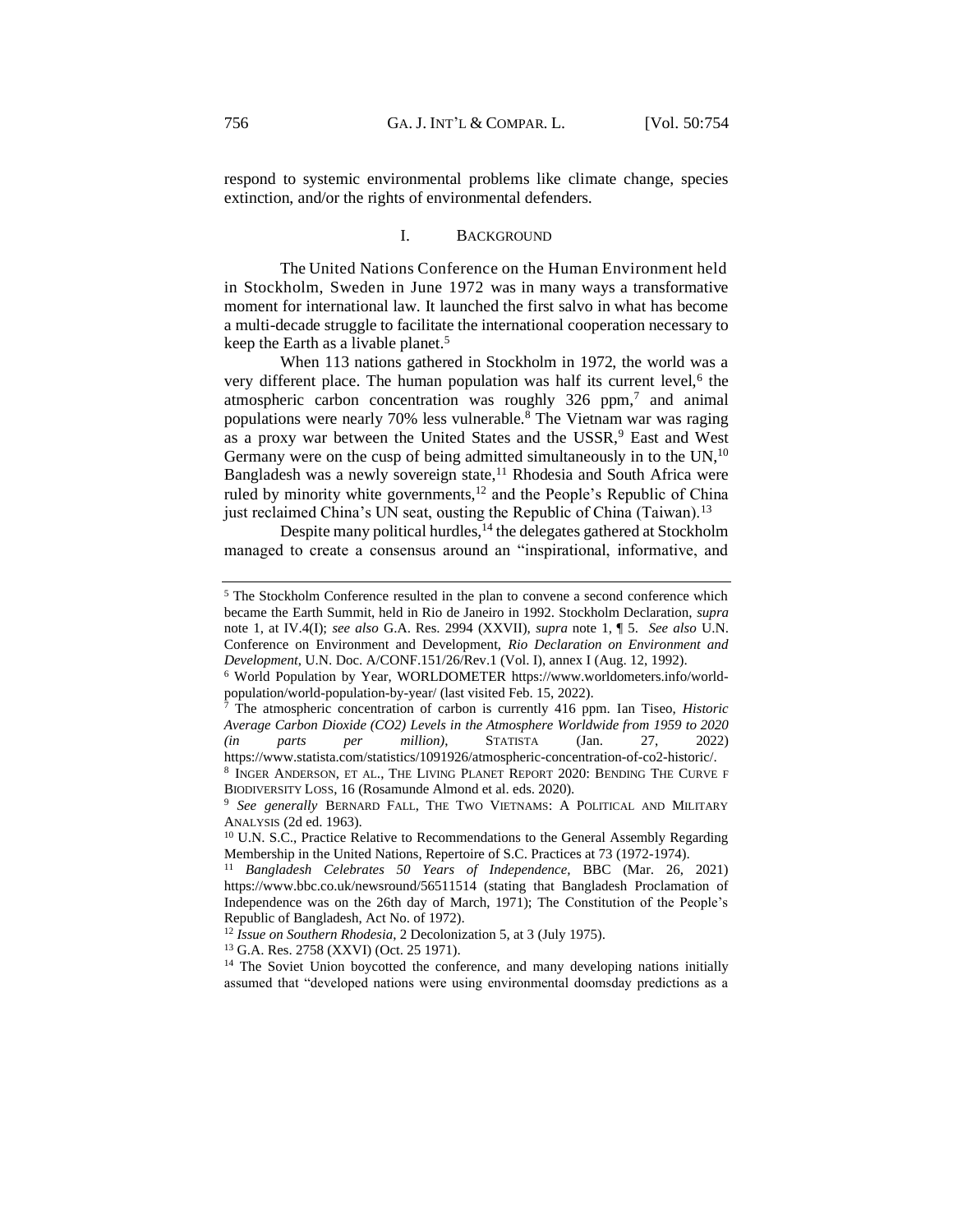educational" declaration about environmental problems.<sup>15</sup> It began the process of building an international infrastructure for states to respond collectively to the problems of environmental degradation. As such, the Stockholm Conference was a formative moment of environmental governance. It put environmental protection on the United Nations' agenda for the first time.<sup>16</sup> It resulted in the creation of the United Nations Environmental Programme  $(UNEP)$ ,  $^{17}$  and contributed to the negotiation and adoption of many of the multilateral environmental treaties adopted in its wake.<sup>18</sup> Many state environmental ministries trace their existence back to Stockholm,<sup>19</sup> and both the United Nations and Conference Secretary General, Maurice Strong, made concerted efforts to facilitate participation by developing countries (which made up a majority of the attendees). <sup>20</sup> And, of course, it produced the Stockholm Declaration, which established once and for all that environmental concerns transcended national borders and were an appropriate issue of concern for international law.<sup>21</sup> Indeed, as this  $50<sup>th</sup>$  anniversary conference convened in virtual space, the United Nations Human Rights Council voted 43-0-4 to recognize the right to a safe, clean, and healthy environment.<sup>22</sup> That

racist device to keep the non-white third world at a relatively low levels of development." WADE ROWLAND, THE PLOT TO SAVE THE WORLD 47 (1973).

<sup>15</sup> Louis B. Sohn, *The Stockholm Declaration on the Human Environment,* 14 HARV. INT'L L. J. 423, 434-37 (1973).

<sup>16</sup> *See* U.N., Econ. & Soc. Council, Letter dated 20 May 1968 from the Permanent Representative of Sweden addressed to the Secretary General of the United Nations, UN Doc. E/4466/ADD.1 at 3 (22 May 1968) (asserting that "as the problems of [the] human environment grow more serious every day, many of them involving the risk of irreparable damage if not death with in time . . . [t]here is, therefore, an indisputable need to create a basis for comprehensive consideration within the United Nations of the problems of human environment.").

<sup>17</sup> Stockholm Declaration, *supra* note 1, at 29; *see also* Maria Ivanova, *Designing the United Nations Environmental Programme, a Story of Compromise and Confrontation,* 7 INT'L ENV'T AGREEMENTS: POL., L. & ECON. 337, 339 (2007) (describing the emergence of UNEP as an "anchor institution" for global environmental governance).

<sup>&</sup>lt;sup>18</sup> The Stockholm Convention laid the groundwork for the Earth Summit that was held in Rio in 1992. G.A. Res. 2994 (XXVII) (Dec. 15, 1972).

<sup>19</sup>John W. Mayer et al., *The Structuring of a World Environmental Regime 1870-1990*, 51 INT'L ORG. 623, 638-39, 643 (1997).

<sup>20</sup> The UN Secretary General issued 'Measures Designed to Secure Developing Countries' Participation'; *see* GAOR, 24th Session, Fifth Committee, 1327th Meeting, 13 November 1969; Lars-Goran Engfeldt, *The United Nations and the Human Environment- Some Experiences,* 27 INTERNATIONAL ORGANIZATION 393 (1973).

<sup>&</sup>lt;sup>21</sup> The General Assembly voted overwhelmingly (112-0-10) to "note with satisfaction" the report of the Stockholm Conference and to draw the attention of governments to the Stockholm Declaration. Sohn, *supra* note 15, at 433.

<sup>22</sup> Human Rights Council, *The Human Right to a Safe, Clean, Healthy and Sustainable Environment,* U.N. Doc. A/HRC/48/L.23/Rev. 1 (Oct. 5, 2021). The four abstentions came from China, India, Russia, and Japan. *Access to a Healthy Environment, Declared a Human*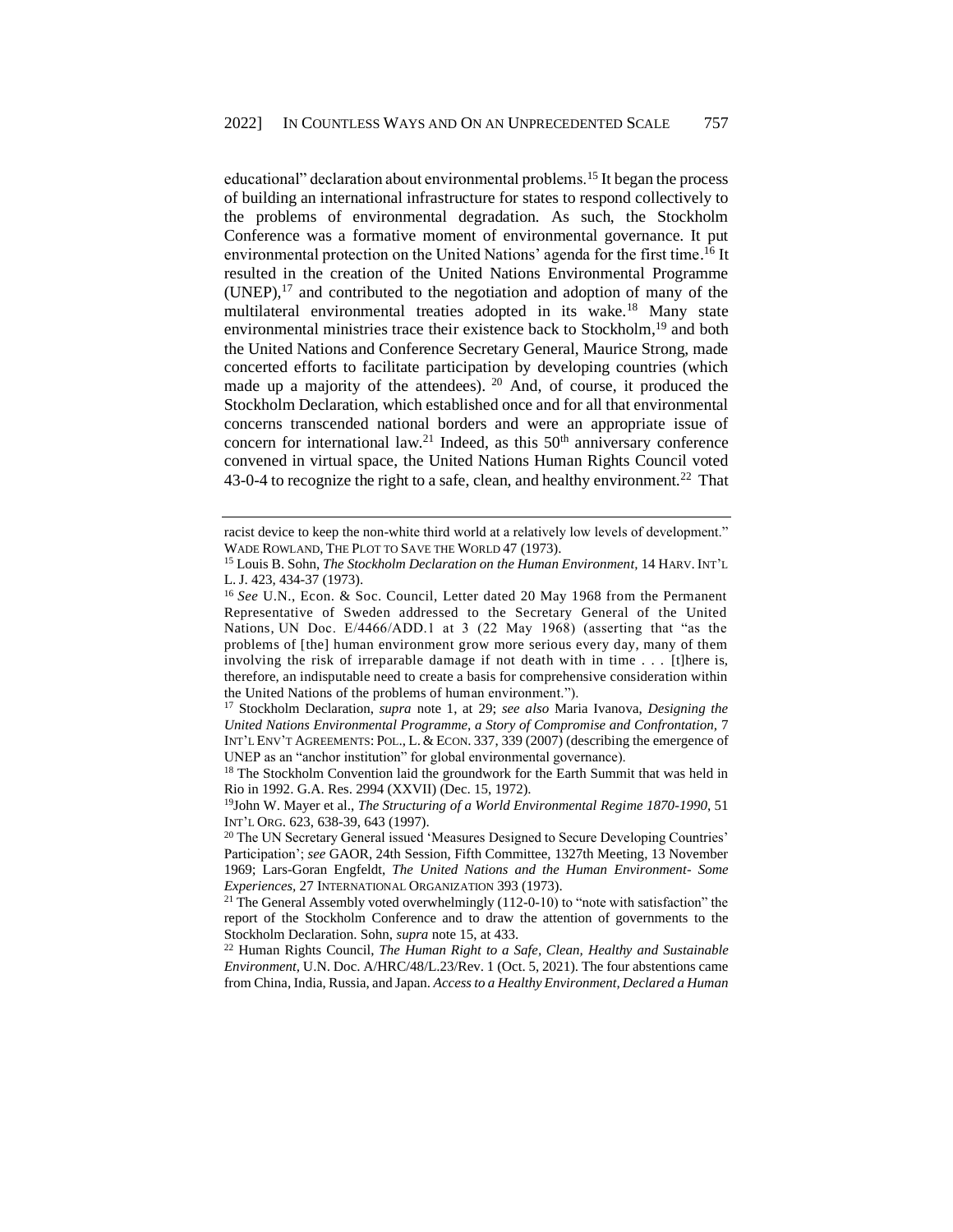long-overdue recognition is a huge victory and has its roots in the Stockholm Declaration.<sup>23</sup>

In order to move ahead in our quest to protect our "only one earth,"<sup>24</sup> it makes sense to begin by looking back at Stockholm in order to appreciate what did and did not happen there. As indicated above, there were many important and laudable outcomes from the Stockholm Conference. However, this article focuses on what did not happen at Stockholm, specifically on two elements missing from the Stockholm Declaration: reducing overconsumption and reigning in transnational corporations. These omissions hampered the effectiveness of the international environmental law regime that emerged at Stockholm and continue to be stumbling blocks to concerted action to this day.

#### II. THE DECLARATION AND A CRITIQUE

<span id="page-4-0"></span>Most readers of the Stockholm Declaration skip straight to the Declaration's principles—the seemingly important, albeit non-binding, parts of the conference outcome document. However, to really understand this document in its context, it is necessary to "begin at the beginning,"<sup>25</sup> with the preamble.

Paragraph 1 of the Stockholm Declaration Preamble begins "Man is both a creature and moulder of his environment,"<sup>26</sup> and then acknowledges that "man has acquired the power to transform his environment in countless ways and on an unprecedented scale."<sup>27</sup> These words frame the rest of the Declaration. As such, it is highly instructive in terms of understanding what was at the center of the conversation fifty years ago concerning "man and his

*Right by UN Rights Council*, UN NEWS (Oct. 8, 2021) https://news.un.org/en/story/2021/10/1102582.

<sup>&</sup>lt;sup>23</sup> In an interview after the historic vote, UN Special Rapporteur for Human Rights and the Environment, David Boyd, made the connection explicit between this resolution and the Stockholm Declaration. *See The Right to a Clean and Healthy Environment: Six Things You Need to Know*, UN NEWS (Oct. 15, 2021) https://news.un.org/en/story/2021/10/1103082; *see also* Dinah Shelton, *Whiplash and*  Backlash—Reflections on a Human Rights Approach to Environmental Protection, 13 SANTA CLARA J. INT'L L. 11, 12 (2015).

<sup>&</sup>lt;sup>24</sup> BARBARA WARD, RENE DUBOIS, ONLY ONE EARTH: THE CARE AND MAINTENANCE OF A SMALL PLANET 1 (1972) ("An unofficial report commissioned by the secretary-general of the United Nations Convention on the Human Environment").

<sup>&</sup>lt;sup>25</sup> In Alice's Adventure in Wonderland, the White Rabbit asks the King "where should I begin, please your Majesty?'" The King replied gravely "'Begin at the beginning. . . and go on until you come to the end: then stop.'" LEWIS CARROLL, ALICE'S ADVENTURE IN WONDERLAND 182 (1998).

<sup>26</sup> Stockholm Declaration, *supra* not[e 1,](#page-1-0) ¶ 1.

<sup>27</sup> *Id.*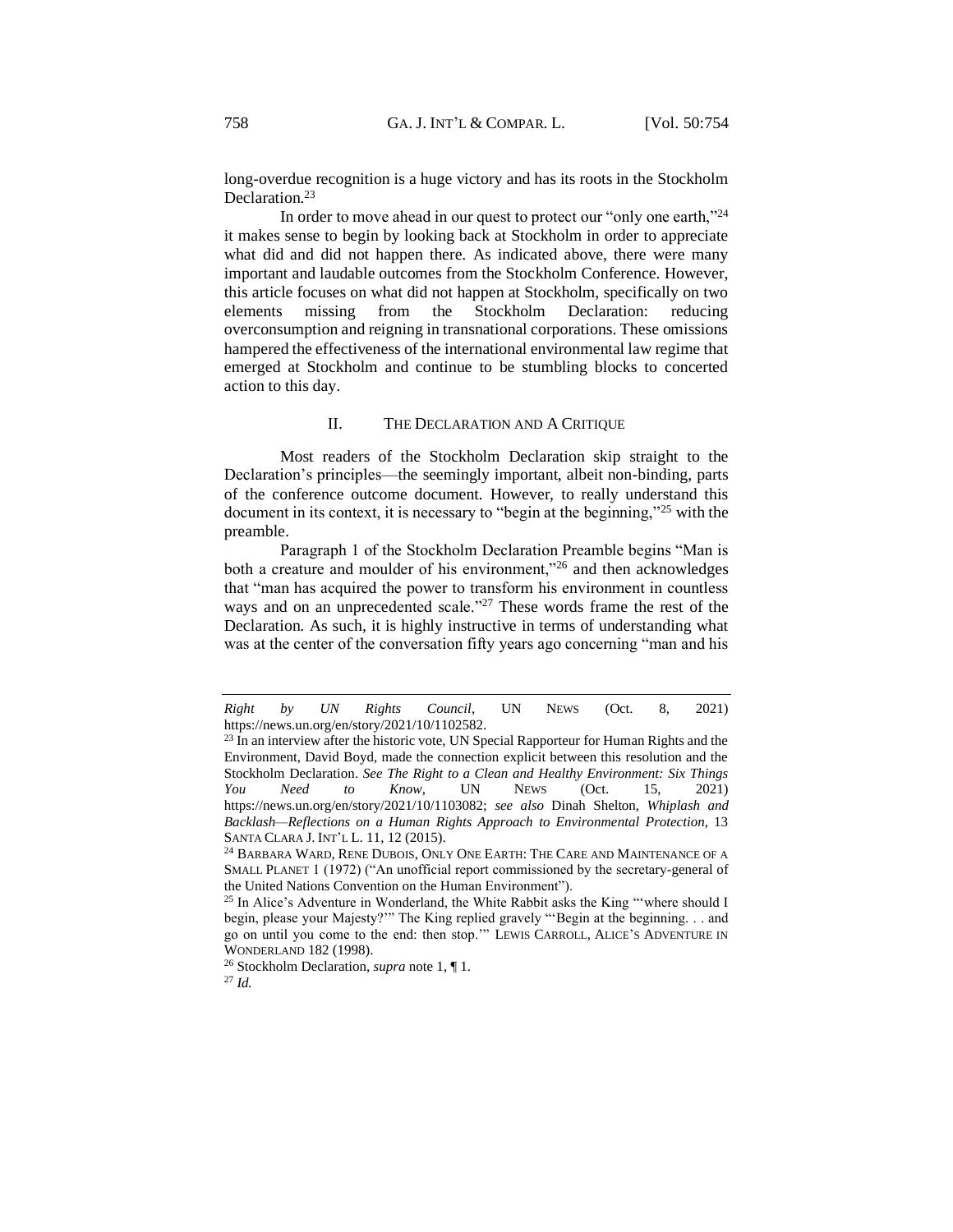environment."<sup>28</sup> It helps us understand what questions the world were and were not asking itself at the Stockholm Conference on the Human Environment. The organizers of this conference in 2021 adjusted the language of the Declaration, replacing "man" with "humankind" in order to be more inclusive.<sup>29</sup> While I appreciate the instinct toward inclusion, I think this rewriting does a disservice. Use of the word "man" is telling and important because it reflects the state of awareness in 1972.

This document, like the UN itself, is rooted in patriarchy.<sup>30</sup> Indigenous voices and female voices were almost entirely absent at Stockholm. I see no reason to erase that reality. It is important to understanding both the strengths and weaknesses in the Declaration and its legacy. It is part of a discounting of the critical roles that women play that continues to this day—as farmers, as scientists, as students, as citizens, as parents, as leaders, and as consumers. No UN declaration would be phrased like this now, but the fact is that gender mainstreaming is still a work in progress—so much so that gender equality is its own separate Sustainable Development Goals (SDG).<sup>31</sup>

#### III. COMMODIFICATION AND OVERCONSUMPTION

<span id="page-5-0"></span>Once we get past the Preamble and into the substance of the Declaration, Principle 1 states:

> Man has the fundamental right to freedom, equality and adequate conditions of life, in an environment of a quality that permits a life of dignity and well-being, and he bears a solemn responsibility to protect and improve the

<sup>28</sup> Sohn, *supra* note 15, at 438.

<sup>29</sup> *"Stockholm Declaration at 50," October 8 Georgia Law Journal Conference, Will Feature Experts in International Environmental and Human Rights Law, DEAN RUSK INT'L* L. CTR. (14 Sept. 2021) https://deanruskintlaw.com/2021/09/14/gjicl2021/.

<sup>&</sup>lt;sup>30</sup> The purpose identified in Article 1 of the UN Charter is "[t]o achieve international cooperation . . .in promoting and encouraging respect for human rights and for fundamental freedoms for all without distinction as to race, sex, language or religion." U.N. Charter Art. 1, para. 3. Nevertheless, stark gender-based disparities remain. Discriminatory laws and social norms negatively impact women and girls, and women remain underrepresented at all levels of political and social leadership. Indeed, the situation remains so unequal that the Sustainable Development Goals identifies achieving gender equity as a standalone goal. *Goal 5: Achieve Gender Equality and Empower All Women and Girls*, U.N. (last accessed Mar. 24, 2022) https://sdgs.un.org/goals/goal5.

<sup>&</sup>lt;sup>31</sup> The Sustainable Development Goals were adopted by the United Nations in 2015 as a shared blueprint for peace and prosperity. There are 17 SDGs addressing a range of environmental and social issues. *The 17 Goals*, UN DEP'T ECON. & SOC.AFF. (last accessed Mar. 24, 2022) [https://sdgs.un.org/goals;](https://sdgs.un.org/goals) *Goal 5: Achieve Gender Equality and Empower All Women and Girls*, *supra* note *30.*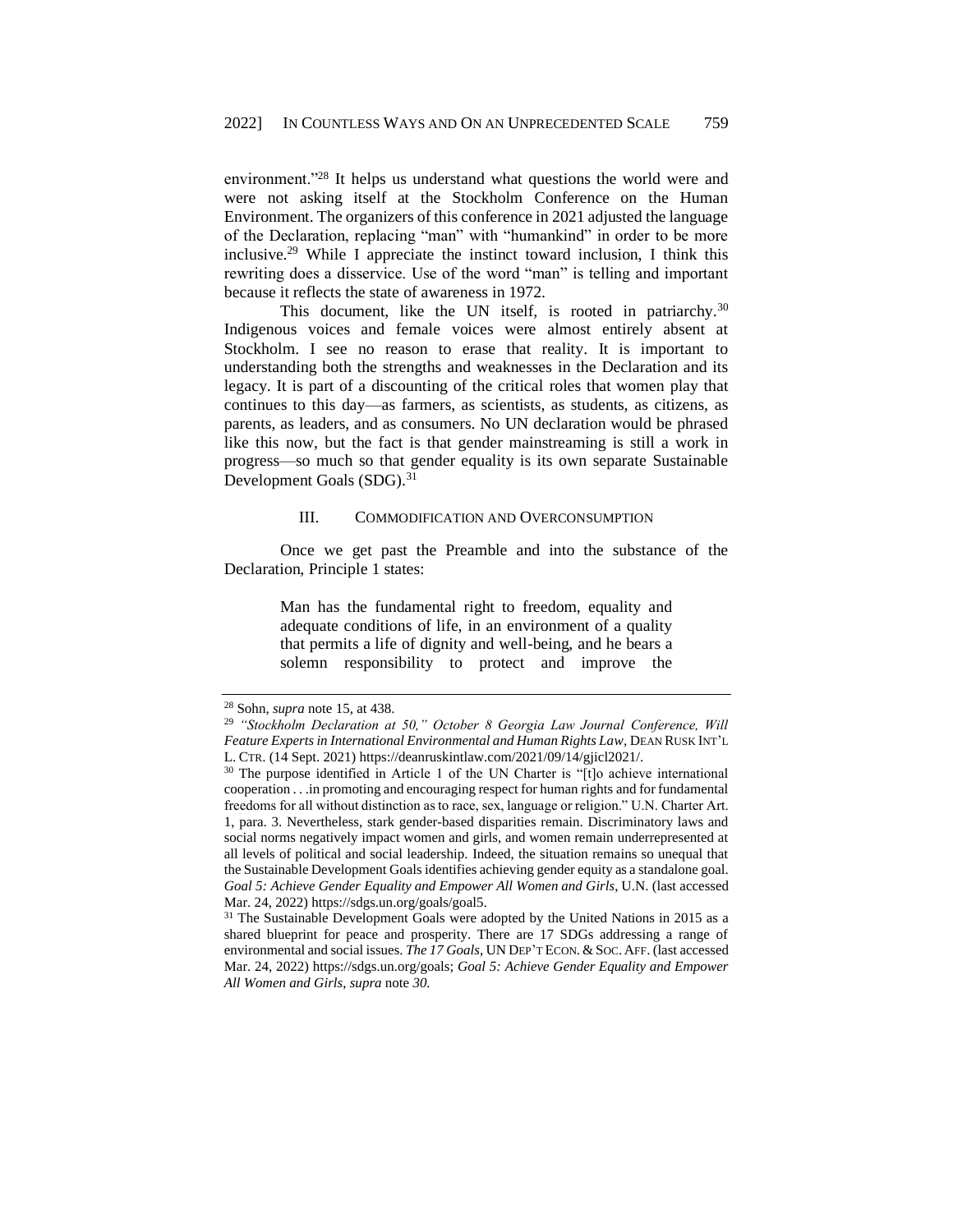environment for present and future generations. In this respect, policies promoting or perpetuating apartheid, racial segregation, discrimination, colonial and other forms of oppression and foreign domination stand condemned and must be eliminated."<sup>32</sup>

There is a lot packed into Principle 1. It contains the seeds of the stillemerging human right to a healthy environment,  $33$  and a clear articulation of both inter-generational and intra-generational equity.<sup>34</sup> Yet, the limits of international environmental law are equally on display. As framed in Principle 1, this document is entirely anthropocentric, focused not on the environment *qua* environment, but as the inhabitance of "man." Principle 3 of the Declaration does focus more directly on the environment per se, stating that "the capacity of the earth to produce vital renewable resources must be maintained and, wherever practicable, restored or improved."<sup>35</sup> But, even here the notion of the world as composed of resources—the essence of the extractive capitalist vision—remained uncontested. The object at Stockholm was not to turn away from commodification of the earth. Nor was it a rejection of an economy rooted in consumption—one resting on the inevitability and desirability of unending growth.

Although Stockholm occurred in the middle of the decolonial moment, the Declaration in many ways was a continuation of the colonial mindset—the exploitation mindset—albeit with different hands on the levers of power, and maybe different actors receiving the benefits. Thus Principle 21 famously declared sovereign control over natural resources,  $36$  codifying the

<sup>32</sup> Stockholm Declaration, *supra* not[e 1.](#page-1-0)

<sup>&</sup>lt;sup>33</sup> Progress on this front has been distressingly slow. Indeed, it was while we were celebrating the 50<sup>th</sup> anniversary of the Stockholm Convention at this University of Georgia Law School conference that the Human Rights Council adopted Resolution 48/13 recognizing "the right to a safe, clean, healthy and sustainable environment as a human right that is important for the enjoyment of human rights." Human Rights Council Res. 48/13 A/HRC/48/L.23/Rev.1 (Oct. 5, 2021).

<sup>&</sup>lt;sup>34</sup> For a discussion of intergenerational equity, see EDITH BROWN WEISS, IN FAIRNESS TO FUTURE GENERATIONS: INTERNATIONAL LAW, COMMON PATRIMONY, AND INTERGENERATIONAL EQUITY (1989). The demand for of intra-generational equity is the root of the decolonial and anti-racist imperative for environmental justice. Dire Tadli*, Intragenerational Equity: A New Name for Environmental Justice,* 9 FUNDAMINA 197, 197 (2003) (discussing the World Summit on Sustainable Development, a successor to the Stockholm and Rio conferences.) Demands for a just transition and for climate justice are intergenerational equity claims, as is the recognition of "common but differentiated responsibilities." Christopher Stone, *Common But Differentiated Responsibilities in International Law,* 98 AM.J. INT'L L. 276, 278-80 (2004). For an exploration of what this might look like, *see* SHALANDA BAKER, REVOLUTIONARY POWER 134-137 (2021).

<sup>35</sup> Stockholm Declaration, *supra* not[e 1,](#page-1-0) at Principle 3.

<sup>36</sup> Principle 21 recognized that: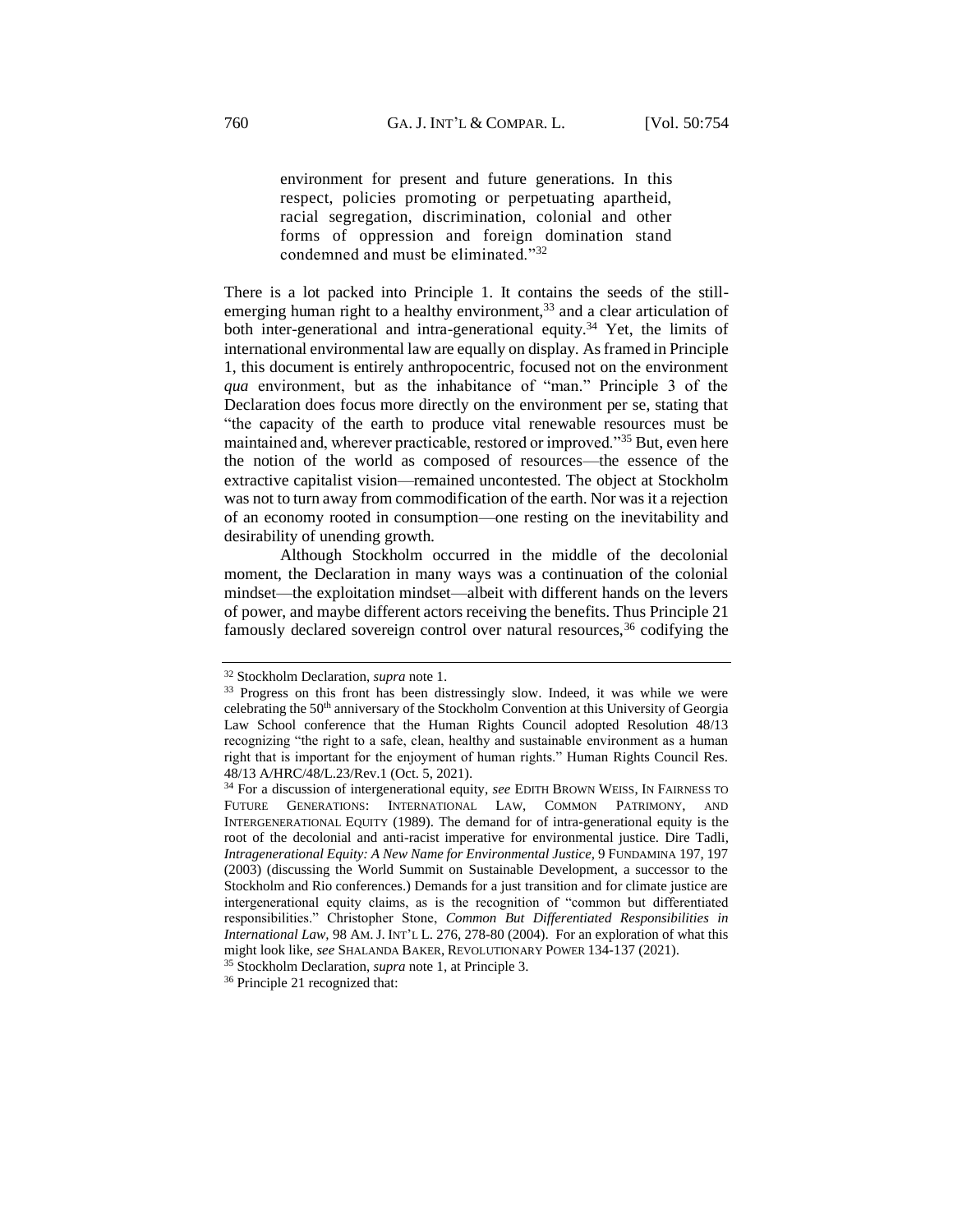earlier General Assembly resolution on the same topic.<sup>37</sup> Given the history of colonial expropriation and exploitation, this principle was obviously a necessary cornerstone for any international agreement. However, it was hardly sufficient for responding to entwined, systemic environmental challenges. The incorporation of the Trail Smelter principle of state responsibility as a corollary principle to sovereign control over natural resources offered only the merest feint at altering the environmental trajectory of overuse and degradation. <sup>38</sup> It failed to acknowledge that many so-called developed states were in fact ecological debtor nations.<sup>39</sup> Their industrialization rested on a global system of colonial exploitation and extraction. The result was disproportionate benefits and vast wealth consolidated in these developed countries, but at the cost of overexploitation and degradation—the very environmental problems they were now asking developing countries to join in resolving.<sup>40</sup> This inequity remains true to this

> States have, in accordance with the Charter of the United Nations and the principles of international law, the sovereign right to exploit their own resources pursuant to their own environmental policies, and the responsibility to ensure that activities within their jurisdiction or control do not cause damage to the environment of other States or of areas beyond the limits of national jurisdiction.

<sup>38</sup> The Trail Smelter Arbitral Tribunal famously concluded that "no State has the right to use or permit the use of its territory in such a manner as to cause injury by fumes in or to the territory of another or the property of persons therein, when the case is of serious consequence." Trial Smelter (U.S. v. Can.), 3 R.I.A.A. 1905, 1965 (1941). *See also* Trail Smelter Arbitral Decision, 33 AM. J. INT'L L. 182, 182 (1939); Trail Smelter Arbitral Decision, 35 AM. J. INT'L L. 684, 684 (1941). This principle that states must regulate their territories adequately in order to prevent transboundary environmental disasters has since become a cornerstone of international law. For a detailed exploration of the *Trail Smelter Arbitration and its legacy,* see generally, REBECCA BRATSPIES & RUSSEL MILLER, TRANSBOUNDARY HARM IN INTERNATIONAL LAW: LESSONS FROM THE TRAIL SMELTER ARBITRATION (2006). Unfortunately, neither the *Trail Smelter Arbitration,* nor the ensuing edifice of international law did anything to limit a state's ability to pollute or to allow pollution within its own borders. Catherine Prunella, *An International Environmental Law Case Study: The Trail Smelter Arbitration*, *in* INTERNATIONAL POLLUTION ISSUES (Michael Dorsch ed. 2014).

<sup>39</sup> When Americans alone consume the resources of five planet earths to continue their current lifestyles, the level of overconsumption makes a mockery of the idea of state sovereignty over natural resources. Those natural resources cannot possibly meet the demands placed upon them. Yet, at the United Nations Conference on the Environment and Development, United States President George H. W. Bush famously declared that "the American life-style is not up for negotiation." Philip Elmer-DeWitt, *Summit to Save the Earth: Rich vs. Poor,* TIME, Jun. 1, 1992.

<sup>40</sup> MAHBUB UL HAQ, THE POVERTY CURTAIN: CHOICES FOR THE THIRD WORLD 39 (1976).

Stockholm Declaration, *supra* not[e 1.](#page-1-0)

<sup>37</sup> Permanent Sovereignty Resolution G.A. Res. 1803 (XVII) (Dec. 14, 1962).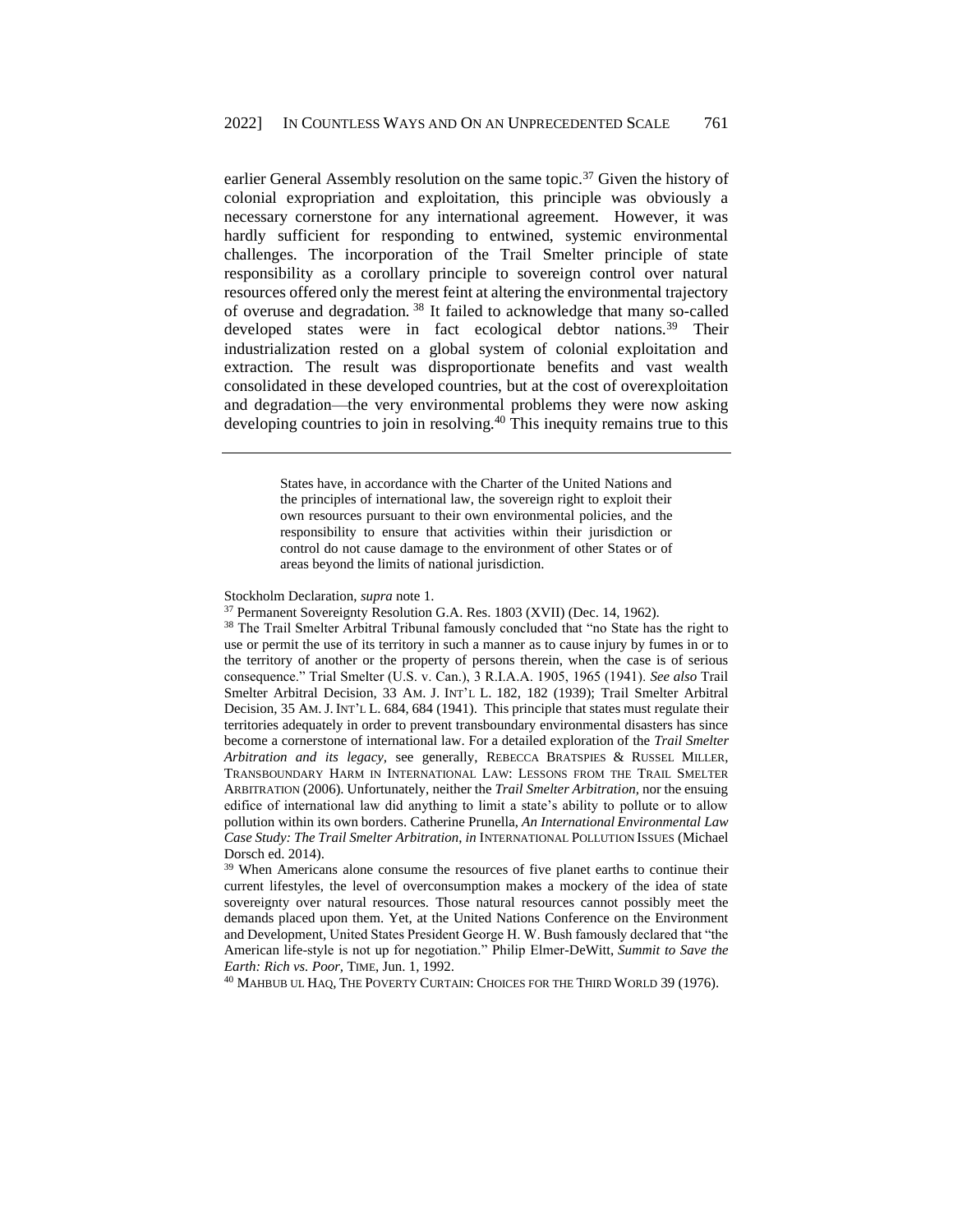day and is part of the reason that the Global South has been unwilling to treat environmental concerns as separate from other global problems.<sup>41</sup> One of the biggest sticking points in climate negotiations has been over the climate debt owed by the global North to the global South.<sup>42</sup>

At Stockholm, many developing countries, especially those newly independent, viewed the (relatively) new Northern concern with environmental protection as a pretext intended to thwart the economic growth of the Global South—"a neat excuse for industrialized nations to pull the ladder up behind them."<sup>43</sup> Indian Prime Minister Indira Gandhi reflected this view when she famously asked the Stockholm delegates "'[a]re not poverty and need the greatest polluters?"<sup>44</sup> The assumption embedded in her question is that pollution is part of poverty alleviation rather than poverty perpetuation, a view that was a driving force in the Brundtland Commission's subsequent Report *Our Common Future*. 45 This framing viewed increased consumption as an inherently desirable objective in itself, a way to address the intentional systemic underdevelopment that was a colonial legacy.<sup>46</sup> Unfortunately, this perspective too often embraced the pernicious notion that environmental protection is necessarily tied to wealth generation in the market.<sup>47</sup>

These assumptions were at the core of the kind of decolonization embedded in the Stockholm Declaration. The Declaration acknowledged some of the obligations owed to developing countries by developed countries, but largely cabined that obligation to the providing of money<sup>48</sup> rather than to stopping overconsumption or ceasing to extract and co-opt an undue share of

<sup>47</sup> ROWLAND, *supra* note 14, at 50.

<sup>41</sup> Karen Mickelson, *The Stockholm Conference and the Creation of the South-North Divide in International Environmental Law, in* INTERNATIONAL ENVIRONMENTAL LAW AND THE GLOBAL SOUTH 109, 110 ( Shawkat Alam, Sumudu Atapattu, Carmen G. Gonzalez and Jona Razzaque, eds., 2015).

<sup>42</sup> Somini Sengupta, *Calls for Climate Reparations Reach a Boiling Point in Glasgow Talks,* N.Y. TIMES, Nov. 11, 2021; Mohamad Adow, *Climate Debt Keeps Growing,*  FOREIGN AFF. (Oct 28, 2021). *See generally*, Farhana Sultana, *Critical Climate Justice,*  188 GEOGRAPHICAL J. 118, 120 (Oct. 2021) (describing climate debt and linking it to neocolonialism and colonial legacies); SHALANDA BAKER, REVOLUTIONARY POWER: AN ACTIVIST'S GUIDE TO THE ENERGU TRANSITION (2021) (making the case for energy justice); Maxine Burkett, *Climate Reparations,* 10 MELBOURNE J. INT'L L. 509, 509 (2009). <sup>43</sup> ROWLAND,*supra* note 14, at 47.

<sup>44</sup> Aside from Olaf Palme of host country Sweden, Gandhi was the only head of state to attend the Stockholm Conference. Pamela Chasek, *Stockholm and the Birth of Environmental Diplomacy,* IISD (Sept. 10, 2020) https://www.iisd.org/articles/stockholmand-birth-environmental-diplomacy.

<sup>45</sup> U.N. World Comm'n for Env't and Dev., Rep Our Common Future A/42/427, at 18 (Aug. 4, 1987).

<sup>46</sup> *See generally* WALTER RODNEY, HOW EUROPE UNDERDEVELOPED AFRICA (1972).

<sup>48</sup> For example, Principle 9 calls for "the transfer of substantial quantities of financial and technological assistance." Stockholm Conference, *supra* note 1.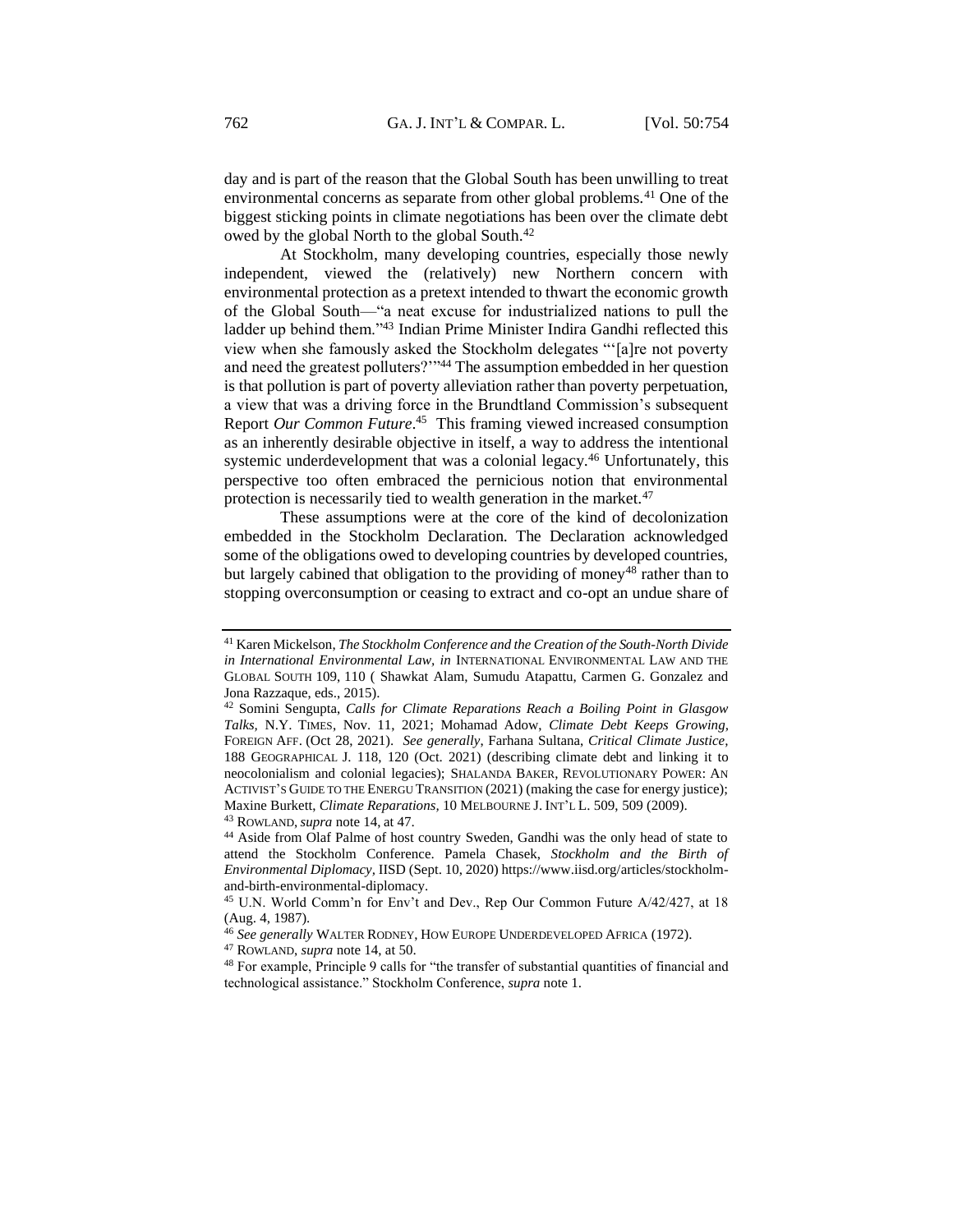common resources. In her address to the delegates, Gandhi did call out overconsumption in the Global North as a driver of environmental degradation, $49$  but that notion did not make it into the Declaration. Environmental problems were instead portrayed as a problem of one aspect of colonialism—the extraction of wealth and resources from the global South for the profit of the global North. That portrayal has some truth to it, but the root of our environmental problems go much deeper—the transgression of planetary boundaries is an inherent aspect of an extractive, industrialist and capitalist system based on excess consumption.<sup>50</sup> Unfortunately, from Stockholm to today, there has been little evidence that key Northern States have any appetite for reducing their overconsumption.<sup>51</sup>

In short, the Stockholm Declaration and its accompanying Action Plan<sup>52</sup> focused on the symptoms rather than the root causes of environmental problems. There was a sense that we could develop our way out of an environmental crisis.<sup>53</sup> Today, as we hear calls to decolonize the academy, to decolonize our thinking, it is this greater, underlying problem that is targeted—the need to profoundly transform "man's" highly racialized

Countries with but a small fraction of the world's population consume the bulk of the world's production of minerals, fossil fuels, and so on. Thus, we see that when it comes to the depletion of natural resources and environmental pollution, the increase of one inhabitant in an affluent country, at his level of living, is equivalent to an increase of many Asian, Africans, or Latin Americans at their current material level of living.

Smt. Indira Gandhi, *Indira Gandhi's Speech at the Stockholm Conference in 1972*, LASU – LAWS Env't Blog (July 18, 2012) http://lasulawsenvironmental.blogspot.com/2012/07/indira-gandhis-speech-atstockholm.html.

<sup>49</sup> Specifically, Gandhi took direct aim at Northern claims that overpopulation in the Global South was driving environmental degradation by pointing out:

<sup>50</sup> Elke Pirgmaier, *Consumption Corridors, Capitalism, and Social Change,* 16 SUSTAINABILITY 274, 276-78 (2020).

<sup>51</sup> *See Degrowth Declaration of the Paris 2008 Conference*, 18 J. CLEANER PRODUCTION 523 (2010) (recognizing that "[b]y using more than their legitimate share of global environmental resources, the wealthiest nations are effectively reducing the environmental space available to poorer nations and imposing adverse environmental impacts on them."). <sup>52</sup> U.N. Conference on the Human Environment, *Stockholm Declaration Action Plan*, U.N. Doc. A/CONF.48/14/Rev.1 (June 5-16, 1972).

<sup>53</sup> For example, Principle 9 states in relevant part: "Environmental deficiencies generated by the conditions of under-development and natural disasters [sic] pose grave problems and can best be remedied by accelerated development. . . ." Stockholm Declaration, *supra*  note 1.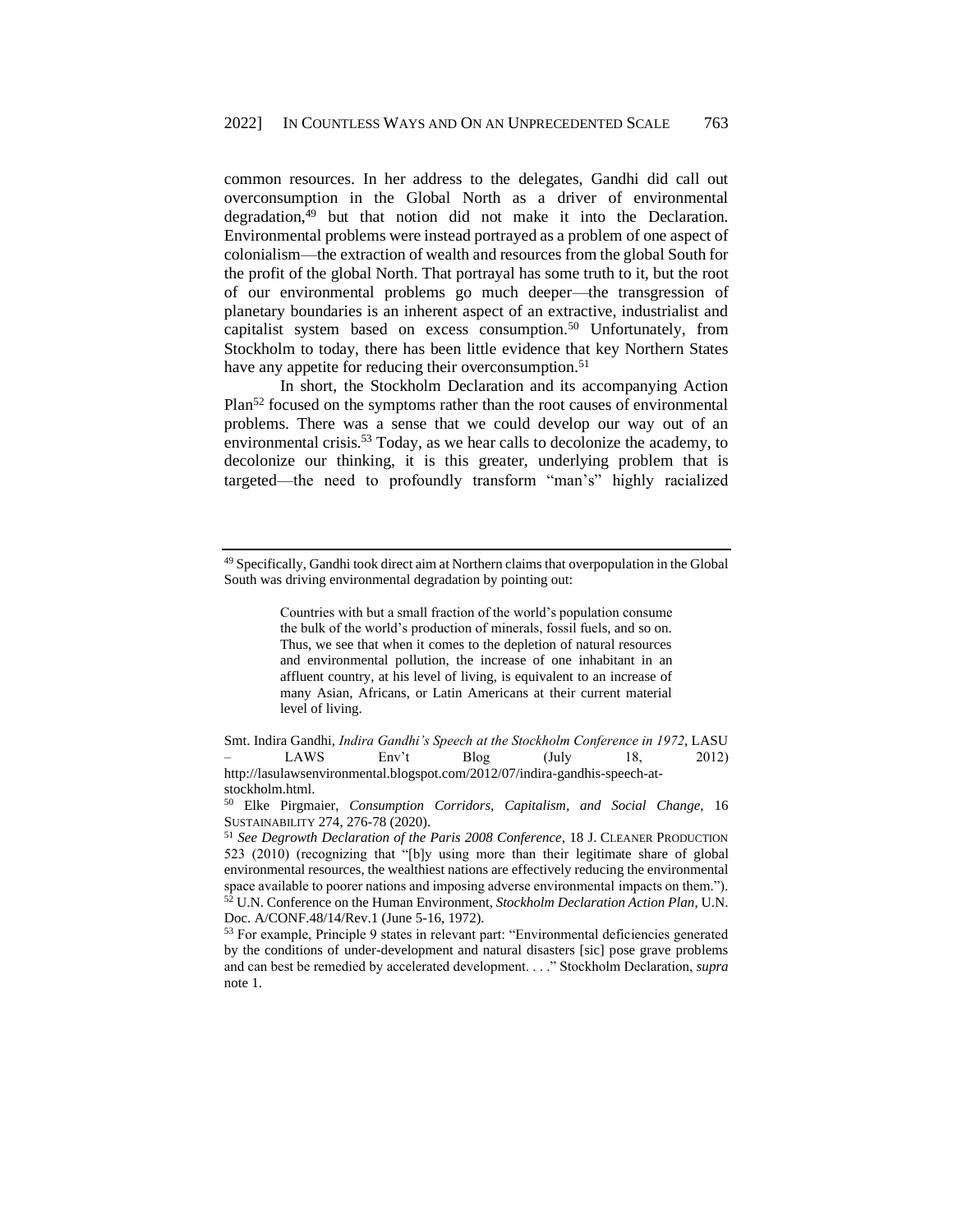division of the earth [as] a series of resources to be extracted, exploited, and consumed.<sup>54</sup>

By contrast, Bolivia's Law of Mother Earth (*Ley de Derechos de La Madre Tierra*) <sup>55</sup> offers a radically different vision. This legislation defines "Mother Earth" as "a living dynamic system made up of the undivided community of all living beings, who are all interconnected, interdependent and complementary, sharing a common destiny."<sup>56</sup> From that starting point, the law establishes a series of specific rights for Mother Earth, including the right to maintain the integrity of living systems and natural processes that sustain them;<sup>57</sup> the right to pure water<sup>58</sup> and clean air;<sup>59</sup> the right to balance;<sup>60</sup> and the right not to be polluted.<sup>61</sup> Rather than focusing on "man" or even humans as rights holders and actors, this Bolivian law centers the earth as a community of interconnected, interdependent living beings and directs that human activities should achieve a dynamic balance with natural cycles.<sup>62</sup>

The Stockholm Declaration and the *Law of Mother Earth* offer profoundly different visions of the world—earth as a series of resources is very different from earth as a system. Where the Stockholm Conference focused on linking environmental protection and poverty elimination and emphasizing the obligations that developed countries owed developing countries, the *Law of Mother Earth* seeks to reestablish relationships among human beings,<sup>63</sup> between human beings and nature, and between the ancestral and the sacred. I think the latter is our future.

#### IV. TRANSNATIONAL ENTERPRISES: THE MISSING ACTORS

<span id="page-10-0"></span>In a second, and related critique, the Stockholm Declaration largely sidestepped the role that nonstate actors, specifically transnational

<sup>62</sup> *Id.* at Arts. 2(1), 3.

<sup>54</sup> Carmen G. Gonzalez, *Racial Capitalism and the Anthropocene* 72, *in* ENVIRONMENTAL JUSTICE AND SUSTAINABLE DEVELOPMENT 72, 72 (Sumudu A. Atapattu, Carmen G. Gonzalez and Sara L. Seck, eds., 2021).

<sup>55</sup> Ley de Derechos de La Madre Tierra [Law of Mother Earth], 2010 (Ley No. 71/2010) (Bol.).

<sup>56</sup> *Id.* at Art. 3.

<sup>57</sup> *Id.* at Art. 7(1).

<sup>58</sup> *Id.* at Art. 7(3).

<sup>59</sup> *Id.* at Art. 7(4).

<sup>60</sup> *Id.* at Art. 7(5).

<sup>61</sup> *Id.* at Art. 7(7).

<sup>&</sup>lt;sup>63</sup> This is not to suggest that no one at Stockholm was thinking in these more sweeping terms. To the contrary, Conference Secretary Maurice Strong characterized awareness of an urgent need "not only for a new perception of man's relationship with the natural world, but with man's relationship with man" as the most striking realization from the preparatory process for the Stockholm Conference. ROWLAND, *supra* note 14 at ix (Introduction by Maurice Strong).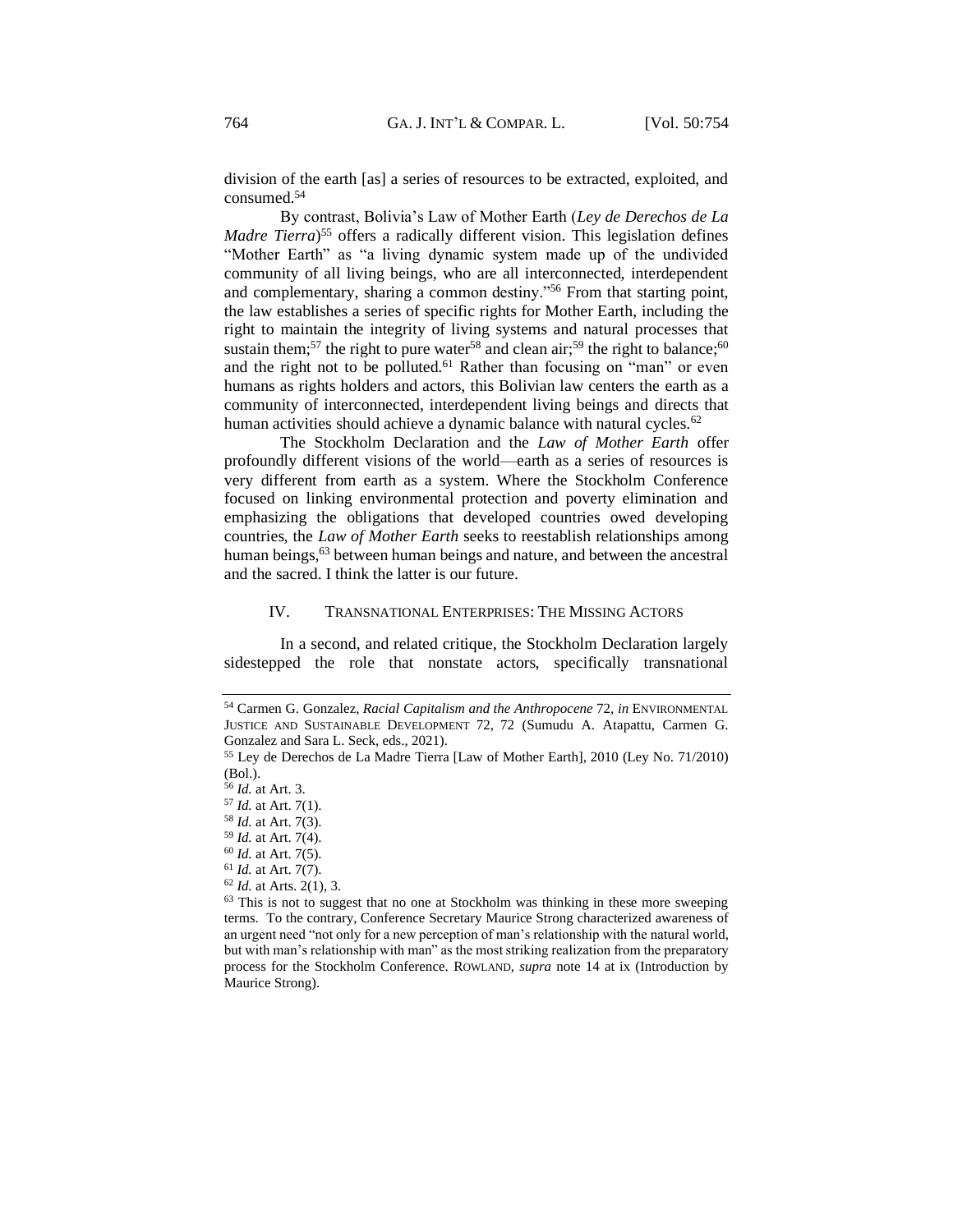corporations, play in promoting and perpetuating a culture of commodification and overconsumption. For example, Principle 6 of the Declaration states:

> The discharge of toxic substances or of other substances and the release of heat, in such quantities or concentrations as to exceed the capacity of the environment to render them harmless, must be halted in order to ensure that serious or irreversible damage is not inflicted upon ecosystems. The just struggle of the peoples of all countries against pollution should be supported.<sup>64</sup>

The first sentence declares that "discharge of toxic substances must be halted." The thrust of this otherwise sweeping statement is blunted by use of the passive voice. The wording leaves unspecified just who has this obligation to do the "halting." The way that this first sentence of Principle 6 obscures the relevant actors is of vital importance. It is part of a broader pattern in international law—the unwillingness or inability to reign in the conduct of transnational companies, many of which wield power that rivals or exceeds that of states.<sup>65</sup> The lack of international legal consequences for corporate actions that either intentionally or negligently produce massive, unlawful discharges of toxic substances, like Union Carbide's Bhopal disaster<sup>66</sup> and Trafigura's toxic dumping in Côte d'Ivoire<sup>67</sup> only underscores how much this omission matters. The lack of accountability for polluters is particularly salient in the climate context, where roughly 100 companies, the so-called 'carbon majors,' are responsible for 70 percent of global carbon emissions.<sup>68</sup>

The second sentence of Principle 6, which affirms "the just struggles of the people of all countries against pollution," similarly misdirects attention. These struggles, which are at least as intense in 2021 as they were in 1972, are against *polluters*—the actors creating the pollution, who have co-opted the public's space, the air, the water, the land, for their own purposes. That

<sup>64</sup> Stockholm Declaration, *supra* not[e 1,](#page-1-0) at 4.

<sup>65</sup> John Knox, *Horizontal Human Rights Law,* 102 AM. J. INT'L L. 1, 1 (2008); Rebecca Bratspies, *Organs of Society: A Plea for Human Rights Accountability for Transantional Enterprises and Other Business Entities,* 13 MICH. ST.J. INT'L L. 9, 12 (2005).

<sup>66</sup> Rebecca Bratspies & Sarah Lamdan, *The Human Right to Environmental Information, in* HUMAN RIGHTS AND THE ENVIRONMENT: INDIVISIBILITY, DIGNITY, AND LEGALITY (Erin Daly, ed., 2018).

<sup>67</sup> Rebecca Bratspies, *Corrupt at Its Core, How Law Failed the Victims of Waste Dumping in Côte d'Ivoire*, 43 COLUM.J. ENVTL. L. 417, 418 (2018).

<sup>68</sup> Paul Griffin, *The Carbon Majors Database*, CDP 8 (2017) https://cdn.cdp.net/cdpproduction/cms/reports/documents/000/002/327/original/Carbon-Majors-Report-2017.pdf?1501833772.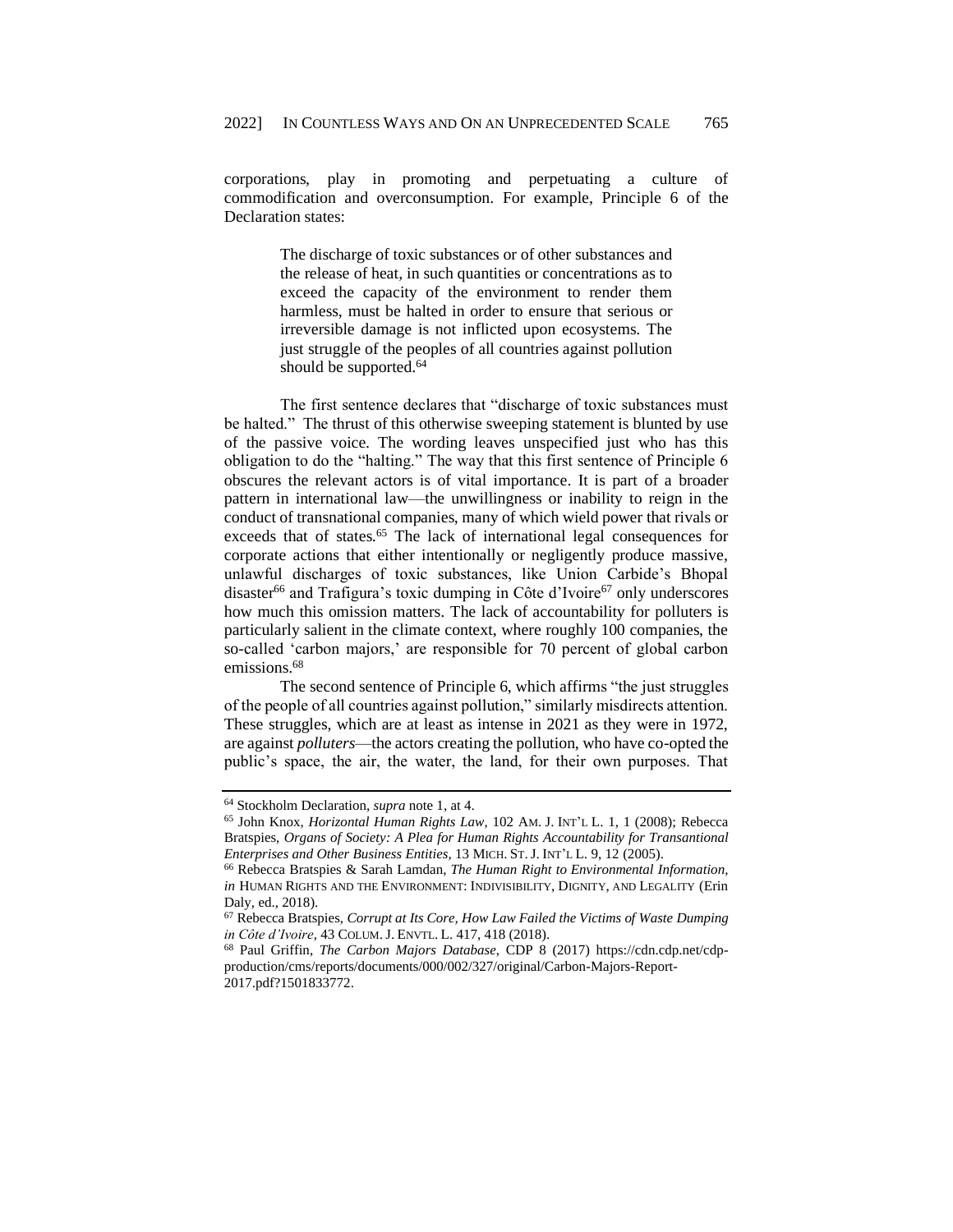dynamic was not visible in the Stockholm Declaration. These actors were erased by intentional wielding of the passive voice. As a result, the Stockholm Conference did not produce a clear international mandate to end pollution, nor did it require that goods be produced in a manner that does not compromise the health and wellbeing of the planet and its inhabitants. Industrial actors were left free to double down on the worst possible version of business as usual, pitting countries against each other in a vicious race to the bottom for worker and environmental protections. Once again, a handful of extremely powerful corporate actors are responsible for the lion's share of that pollution.<sup>69</sup> They have spent the past half century externalizing costs of their activities while holding tight to the profits.

The Stockholm Declaration did not even hint at duties and responsibilities held by commercial actors, by corporate entities, or by businesses. There are only two mentions of "enterprises" in the entire Stockholm Declaration: one in the Preamble, and one in Principle 19. The Preamble calls on "enterprises" to accept responsibility alongside citizens, communities and institutions at every level of government for achieving environmental goals.<sup>70</sup> Principle 19 calls for education in environmental matters in order to promote "enlightened opinion and responsible conduct by individuals, *enterprises*, and communities. . . . . "<sup>71</sup> The international community has spent the half century since Stockholm repeating this call for businesses to take environmentally protective actions based on "enlightened opinion." It has not worked. Instead, those companies have done everything in their power to blunt initiatives aimed at reducing pollution, $<sup>72</sup>$  and peddled</sup> lies about the growing climate crisis.<sup>73</sup>

The Stockholm Declaration otherwise had nothing to say about these powerful nonstate actors. Mired in an exploitation mindset, it did not even try to place checks on commercial actors, many of which rival states in wealth and influence. We should not be surprised by the proliferation of technocratic, market-based solutions that treat ecological crises as opportunities to develop new and innovative ways to commodify and expropriate nature.<sup>74</sup> These kinds of solutions do little to address the profound racism and inequality at the core

<sup>69</sup> Angelo Young, *20 Corporations Behind the Most Ocean Pollution,* 24/7 WALL ST. (Jan. 6, 2019) https://247wallst.com/special-report/2019/06/06/corporations-behind-the-mostocean-pollution/.

<sup>70</sup> Stockholm Declaration, *supra* not[e 1,](#page-1-0) preamble at para. 7.

 $^{71}$  *Id.* at Princ. 19 (emphasis added).<br> $^{72}$  Climate Crimes TIE

<sup>72</sup> *Climate Crimes*, THE GUARDIAN (last accessed Mar. 24, 2022) https://www.theguardian.com/environment/series/climate-crimes.

<sup>73</sup> *See, e.g.,* Geoffrey Supran & Naomi Oreskes, *The Forgotten Oil Ads That Told Us Climate Change Was Nothing,* THE GUARDIAN (Nov. 18, 2021); Chris McGreal, *Exxon CEO Accused of Lying About Climate Science to Congressional Panel,* THE GUARDIAN (OCT. 28, 2021).

<sup>74</sup> For an exploration of this point, *see* Gonzalez, *supra* note 54*.*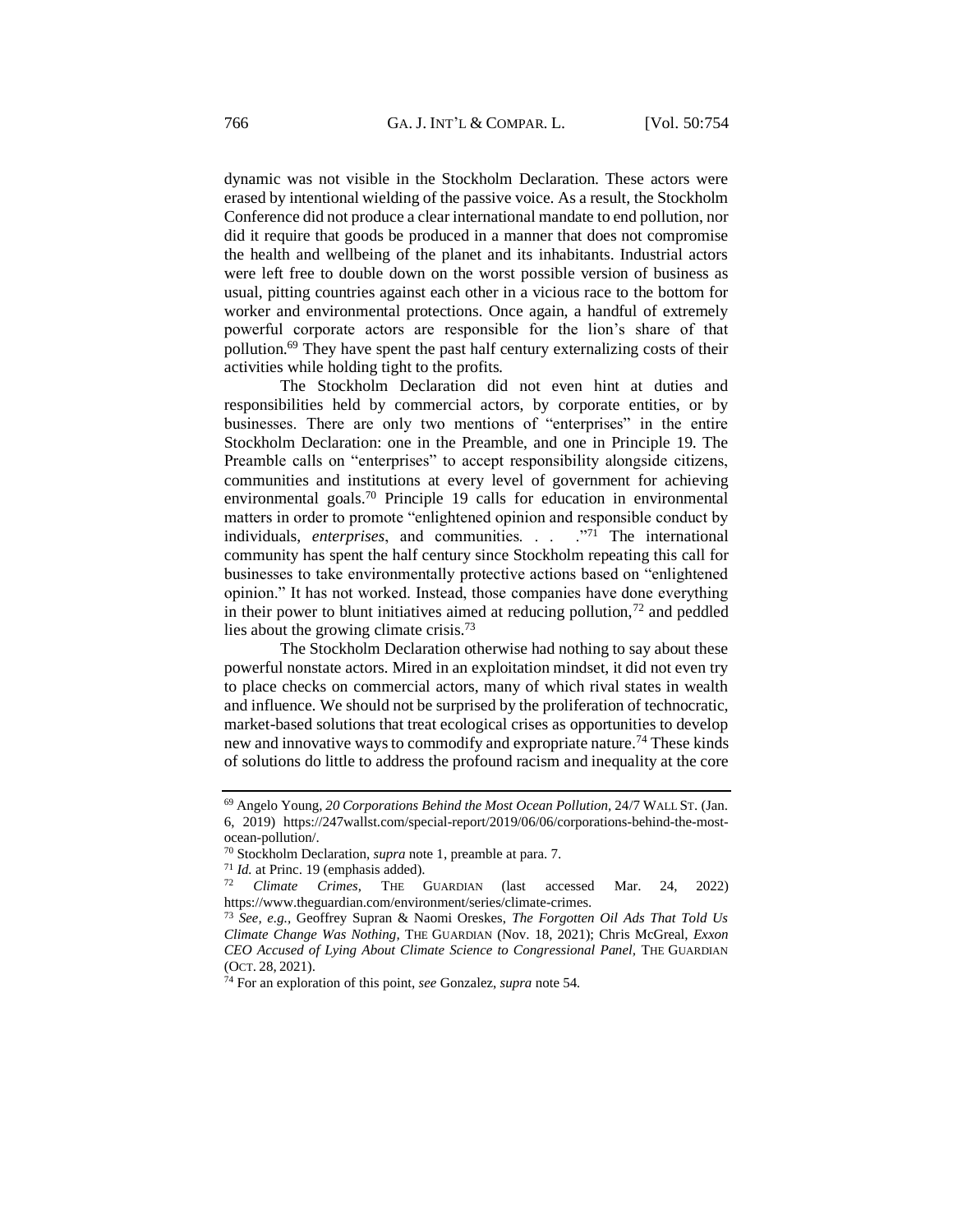of international legal and economic systems—the very systems that the decolonization moment was supposed to dismantle.

## V. CONCLUSION

<span id="page-13-0"></span>Using the usual metrics of international law, the international environmental law revolution launched at Stockholm has been a remarkable success. The conference defined the terms of what is now a continuing global environmental debate. It catalyzed a new era of multilateral environmental cooperation and treaty-making. Without it, UNEP would not exist, and many global environmental treaties might be unwritten. It contributed to the democratization of environmental debate and policy-making by facilitating developing state participation and by pioneering effort to incorporate what we now call "global civil society."<sup>75</sup> Nothing like that had been attempted before. There is a direct line from Stockholm to the thriving NGO side meetings and civil engagement at COP26 in Glasgow.

Moreover, the Stockholm Conference legitimized "the environment" as an area of both national and international concern. International environmental law is now a full-fledged field of practice and study.

Yet, if we measure success by the standard of actually solving realworld problems, international environmental law has been a notable failure. The international environmental law system that emerged from the Stockholm Conference neither halted nor reversed the degradation of the planet's life support systems. Even as global, regional, and multilateral agreements proliferated, the global environmental situation worsened. The international legal system is clearly better at producing environmental agreements than at solving environmental problems. Over those 50 years, a huge implementation and accountability gap accumulated, and environmental injustices compounded.

As it stands, no one can ensure that future generations will be able to meet their needs as past and present generations have done. We have failed to achieve the "solemn duty" announced in the Stockholm Declaration's Principle 1. That failure to protect the earth is directly related to the same

<sup>75</sup> Participation by NGOs, and other non-state actors, as well as the proliferation of NGOsponsored unofficial side-meetings, are now a taken-for-granted part of global environmental meetings. This began at Stockholm. *Environmental Conference Will Offer Some Sideshows,* N.Y. TIMES (June 5, 1972) (describing the Environmental Forum and the People's Forum at the Stockholm Conference.). Indeed, Article 7(6) of the United Nations Framework Convention on Climate Change specifically addresses NGO participation in the Convention of the Parties meetings. For an explanation of the role of civil society in global environmental governance, *see* Barbara Gemmill and Abimbola Bamidele-Izu, *The Role of NGOs and Civil Society in Global Environmental Governance, in* GLOBAL ENVIRONMENTAL GOVERNANCE: OPTIONS & OPPORTUNITIES 77 (Daniel C. Esty & Maria H. Ivanova, eds., 2002).